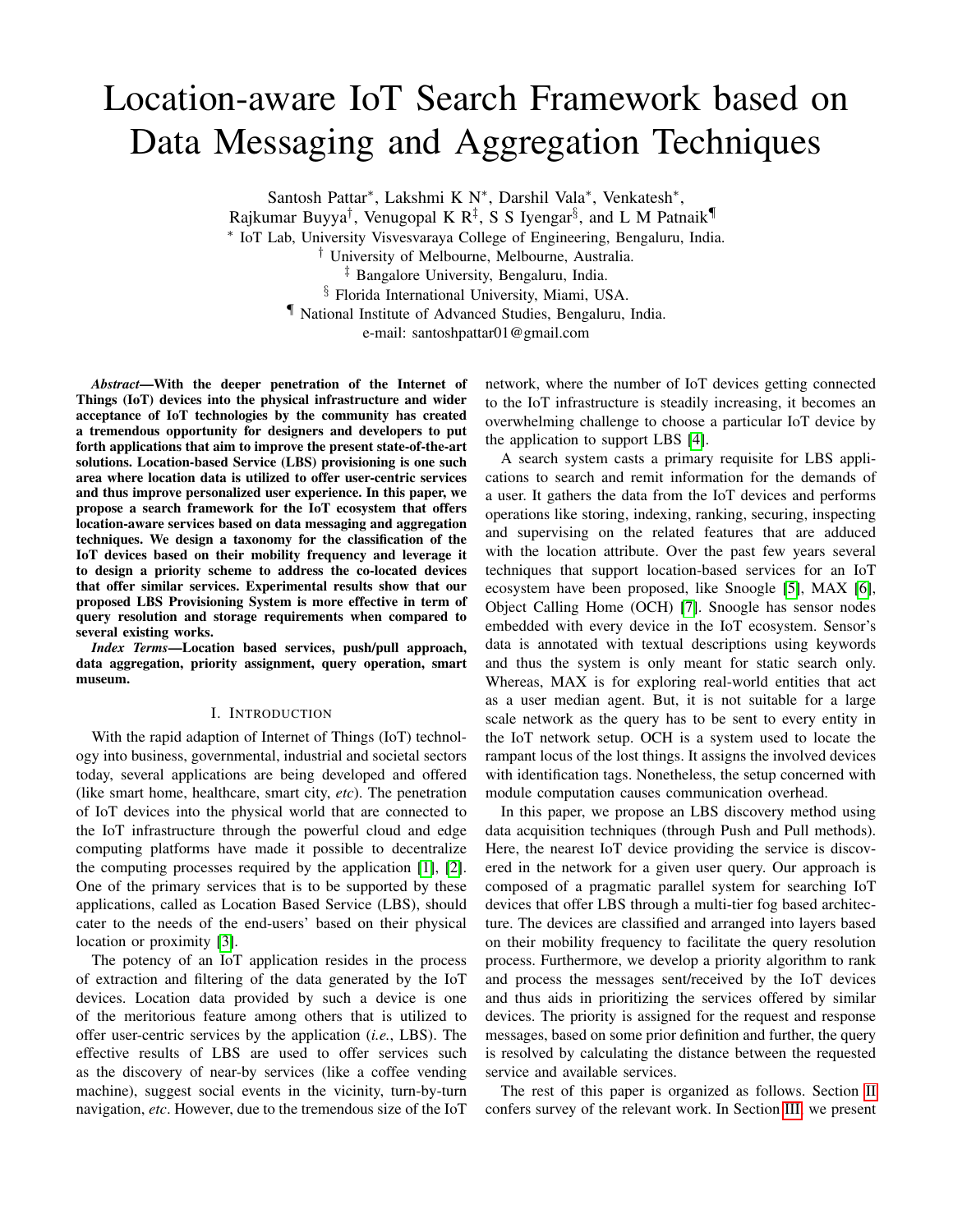the problem definition of the proposed work, its objectives, and assumptions adapted to accomplish the search process. Section [IV](#page-2-0) details on the system model and incorporates the description of the background techniques, system architecture, and search algorithms. Section [V](#page-5-0) encompasses implementation details with the experiments and obtained results. Finally, Section [VI](#page-5-1) concludes the paper.

# II. LITERATURE SURVEY

<span id="page-1-0"></span>IoT domain applications often include location-based services like tracking, managing IoT system with each device attached with different sensors and actuators. Various aspects of these works are discussed below.

Teran *et al.* [\[8\]](#page-6-7) designed an IoT based localization indoor system using bluetooth low energy technology. The proposed system embeds two subsystems under the client-server paradigm and the IoT philosophy, called acquisition system and a central server. It is related to a simple location algorithm from received signal strength footprinting method that detects reference zones within closed environments. However, the physical object can abrupt bluetooth signal propagation. Bak *et al.* [\[9\]](#page-6-8) presented a multi-tier cloud-based microservices provisioning for the advancement of location-based practices. The microservices provided by the proposed system includes contextual triggering, visualization, anomaly detection, and root cause analysis. But, the enormous amount of the raw data coming from several applications cannot be handled by the system.

Ma *et al.* [\[10\]](#page-6-9) introduced a methodology to provide precise and effortless localization solution, which includes a foglight comprising of off-the-shelf light sensors integrated with IoT resources. This system enhances the easy location of the IoT devices associated with sensors. However, it has its flaws in case of cost issues as it is expensive to have off-theshelf sensors when there are too many devices. Tao *et al.* [\[11\]](#page-6-10) proposed a great-alternative-region strategy based on the proposition for partitioning the various data resources in a smart city. An improved genetic algorithm is used to obtain a prime positioning pattern of the devices. The proposed system supports effective identification of resources. Despite this, it does not work for divergent network topologies.

Zhang *et al.* [\[12\]](#page-6-11) induced a secure location of things framework to solve the ultimatum of malignant attacks. This approach has two algorithms in order to locate a node/resource, the first algorithm is based on the probabilistic model and the second algorithm is based on differential-time-of-arrival. The proposed framework provides considerable upgradation of localization time execution. Yuan *et al.* [\[13\]](#page-6-12) introduced an enhanced fleet search and destiny peak search technique based node location strategy concerning to find the locale of a node in an edge computing environment by employing a method of clustering. The aspired scheme is vigorous, pliant, has low time complexity and supports in avoiding NP-hard problems of the familial server placement schemes. Although the dynamicity and mobility complexion of the devices cascaded in fog computing has not been addressed here.

Ikebe *et al.* [\[14\]](#page-6-13) developed a live data search architecture for the IoT as most of the available architectures work better only for the static data. The induced mechanism discovers various resources generating data to deal with dynamic nature. The sated work improves the services offered in the IoT by enhancing accessible exploration of resources. Yet, the proposed architecture is designed by assuming simple queries and does not work for the complicated requirements like analysis of images, videos, sound *etc*. It also lacks consideration of load balancing and scaling methods. Miao *et al.* [\[15\]](#page-6-14) solicited searchable encryption technologies to encrypt data collected by multiple fog nodes based on attributes. The set forth system averts the arrival of unrelated search results and is feasible through minimal storage load. However, the system does not provide an apt solution for vague keyword searches and secure channel in the system leads to a large transmission burden.

Kamilaris *et al.* [\[16\]](#page-6-15) introduced a search engine for the semantic web of things that includes physical devices, services, data *etc.*, in order to identify devices universally linked to the web and also designed an evaluation procedure resembling execution and performance over the web. However, the proposed scheme does not identify relevant data endpoints and results in the discovery of inappropriate resources. Guo *et al.* [\[17\]](#page-6-16) asserted the development of the IoT search service by identifying leading data to construct a real-time IoT data warehouse. An incentive scheme is designed to overcome the problems of IoT search (which is different from the web search as it depends on dynamic and heterogeneous data). But, the work leads to privacy and security concerns and thus misuse of resources, as the user restriction is not taken into consideration.

### III. PROBLEM STATEMENT

<span id="page-1-1"></span>In this section, we describe the problem under consideration and list the objectives for the proposed solution and assumptions that we make for it.

#### *A. Problem Statement*

Consider an IoT ecosystem with a large number of IoT devices connected to it. Various attributes, like location, ID, battery life *etc*., quantify these devices and the services offered by these devices is sought out by the user through a search application developed for the said IoT ecosystem [\[18\]](#page-6-17). Our aim in this work is to effectively list the services that match the user demands based on his/her location in the best possible way by considering the possibility that several devices which offer similar services may be co-located.

#### *B. Objectives*

The goal of our current work is to provide effective locationbased service in an IoT ecosystem by considering a multitire hierarchical data messaging architecture that makes use of push and pull aggregation techniques, as mentioned below.

- 1) Minimize communication overhead so as to facilitate effective query resolution.
- 2) Prioritizing the services of similar devices that are correlated and thus offer efficient search results.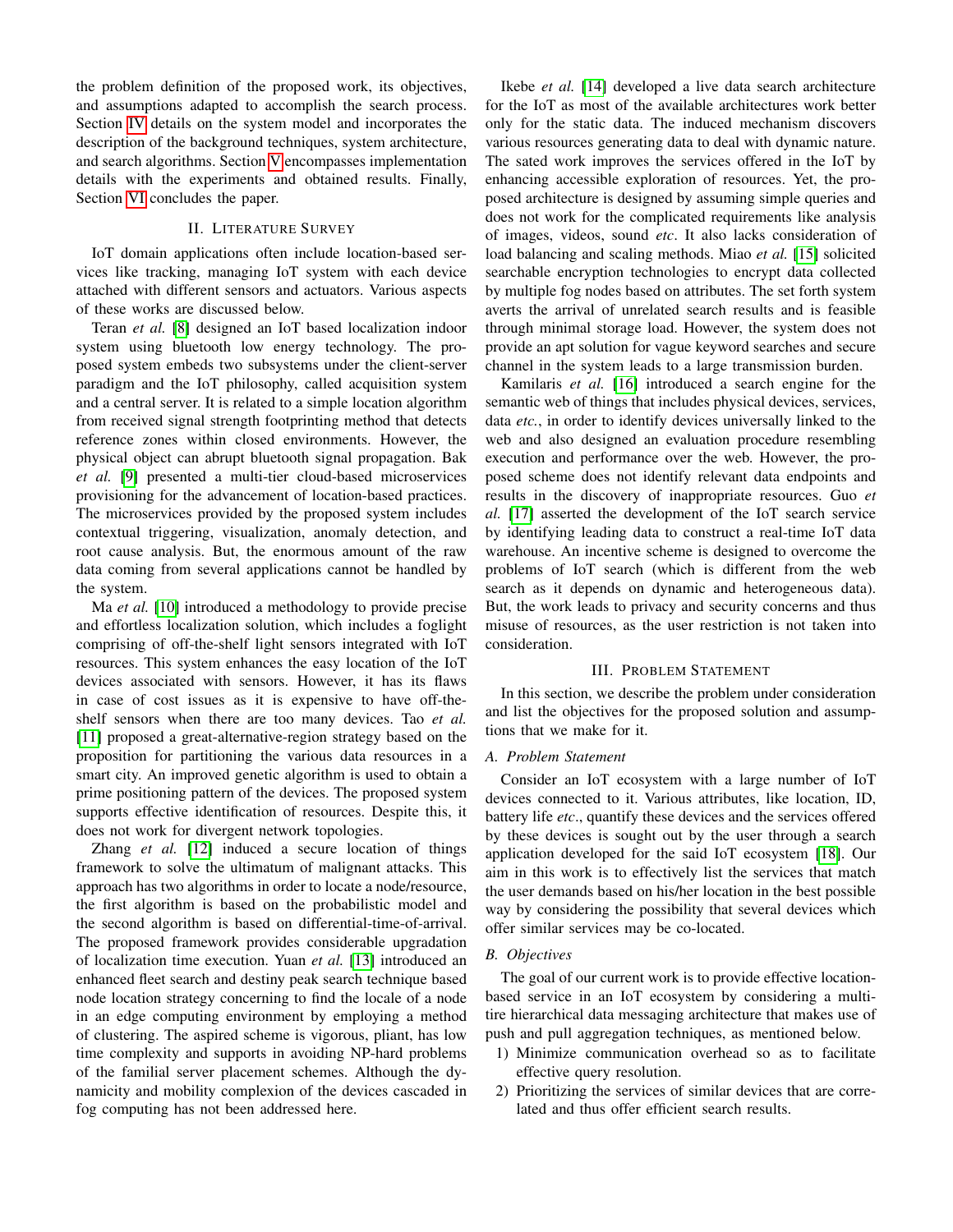# *C. Assumptions*

We make the following assumptions to construct the proposed LBS search architecture system.

- 1) The IoT ecosystem is already set up that embeds search middleware, fog devices, and IoT resources. Users can utilize the services as well as act as a mediator through IoT devices to route the query.
- 2) We assume that the location of each device is automatically retrieved and updated at the repositories.

### IV. PROPOSED SYSTEM MODEL

<span id="page-2-0"></span>In this section, we describe the proposed search system for the provision of LBS in an IoT ecosystem by leveraging the concepts of data messaging and aggregation techniques in an IoT network. In the first subsection, we illustrate an application scenario where LBS provisioning plays a pivotal role to offer user-centric services. In the next subsection, we give a background on data messaging and aggregation techniques. Finally, we discuss the system architecture, message prioritization, data aggregation and query resolution algorithms in the last subsection.

## *A. LBS Application Scenario*

Museums are one of the thriving centers of tourism that have stood the test of time. They offer a holistic view of the art, culture, lifestyle, *etc.* from several standpoints and are often point for social events and information exchange. Today, due to digitization efforts an IoT based digital system can be positioned in the museum to support several operations and thus this system also supports to generate more revenue by incorporating the personalized experience of the user. Here, an LBS provisioning search system caters to the user demands by considering their physical proximity and location to recommend personalized services. Few such scenarios are listed as follows, (i) various artworks belonging to diverse categories that are housed at different locales of the museum can be navigated using map services offered by LBS search system through user preferences (ii) notification on the devices carried by the visitors regarding which location is less/more crowded, contextual information about the facilities like cafeteria, porchways, toilets, souvenir's shop *etc*.

### *B. IoT Data Messaging and Aggregation Techniques*

In an IoT ecosystem, there exist several components like cloud and fog system, IoT devices and search facilitators that collaborate with each other to achieve the given complex task. Data has to flow through them at several levels and there exist two common techniques, know as PUSH and PULL, that are discussed below.

*a) PUSH Approach:* It is an IoT messaging approach where the data sensed by an IoT device is sent to the nearest fog device continuously. Fig. [1\(a\)](#page-2-1) shows the structure and path of a push message. Push operation is generally performed by the devices that have minimal storage capacity. It is the process of passing data from mobile IoT devices to the data accumulating device. In our use case scenario (smart museum) devices like an audio guide, virtual reality, various user wearables acts as IoT devices which continuously pushes data to their nearest fog device.

*b) PULL Approach:* It is an IoT messaging approach where the data is retrieved from an IoT device when requested. Fig. [1\(b\)](#page-2-2) illustrates the structure and path of a pull message. It in-turn has two message types pull-request and pull-response. If the required result is not found in search middleware the query is passed as a pull request message. The result fetched by an IoT resource for a pull request message is considered as a pull response message. Initially, the search is begun from the search middleware and the result is passed to a requested user if derived.

<span id="page-2-1"></span>



(b) Pull Message

<span id="page-2-2"></span>Fig. 1. An Overview of PUSH/PULL Messaging Techniques

Both push and pull approaches vary in terms of speed of search, efficiency in performing an operation, result accuracy, traffic in data transmission, the capacity of the database *etc*. The push operation works faster compared to pull since there is no process of searching as the data is previously pushed into the respective fog devices. When mobility nature of devices is considered the efficiency of an approach reduces and leads to less accurate results to the user query. Sometimes the traffic inflow of data can enormously increase being data-pushed perpetually and requires a huge database resulting in excessive resource cost. The pull operation is slow since it embeds a process of searching among several levels starting from search middleware through fog devices and IoT resources, thus has a low response rate. Whereas this approach is more efficient, gives accurate results, cost-efficient as the resources consumed is less due to less usage of storage devices.

## *C. Taxonomy of the LBS Search System*

We propose a taxonomy to classify the components of an LBS search system based on their mobility patterns. The Table [I](#page-3-0) describes the list of resources of a smart museum and its characteristics, like categorization of different services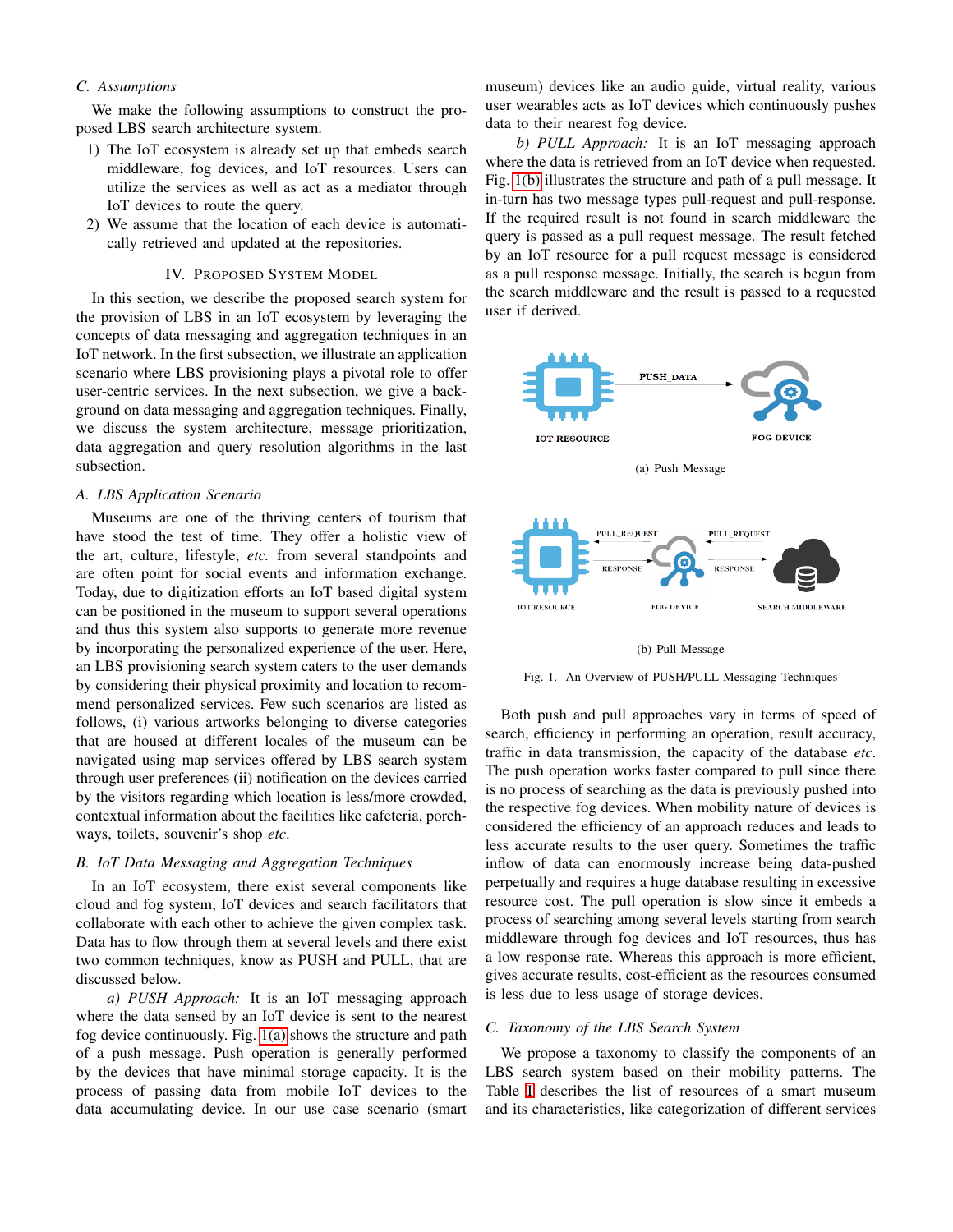<span id="page-3-0"></span>

| TAXONOMY OF THE COMPONENTS IN THE PROPOSED LBS PROVISIONING SCHEME FOR SMART MUSEUM |                        |                 |                |                                |
|-------------------------------------------------------------------------------------|------------------------|-----------------|----------------|--------------------------------|
| <b>Service</b>                                                                      | <b>Device</b>          | <b>Mobility</b> | <b>Message</b> | <b>Architectural Component</b> |
| Security                                                                            | <b>CCTV</b>            | <b>Static</b>   | Push/Pull      | Fog Device                     |
|                                                                                     | Fire Extinguisher      | Pseudo Dynamic  | Push/Pull      | Fog Device                     |
| Smart-guided                                                                        | Audio                  | Dynamic         | Push           | <b>IoT</b> Resource            |
| Tour                                                                                | Virtual Reality        | Dynamic         | Push           | <b>IoT</b> Resorce             |
| Amenity                                                                             | Wheel Chair            | Pseudo Dynamic  | Push/Pull      | Fog Device                     |
|                                                                                     | Vending Machine        | <b>Static</b>   | Push/Pull      | Search Middleware              |
| Information                                                                         | Bulletin Board         | <b>Static</b>   | Push/Pull      | Search Middleware              |
| Service                                                                             | Ticket Vending Machine | <b>Static</b>   | Push/Pull      | Search Middleware              |

TABLE I TAXONOMY OF THE COMPONENTS IN THE PROPOSED LBS PROVISIONING SCHEME FOR SMART MUSEUM

available in the smart museum, devices involved in each service, the type of the mobility they belong to, kind of messages it sends/receives and the sort of an architectural component under which it is grouped, which can be one among an IoT resource, a fog device or a search middleware.

The mobility of the devices is classified based on movement frequency. It is divided into three categories as (i) static, (ii) pseudo-dynamic, and (iii) dynamic. The devices that are immobile fall under static. The devices that are mostly static but can be moved based on the need are grouped into pseudodynamic. Devices that are in continuous motion are considered dynamic.

#### *D. LBS Provisioning Scheme*

The flow of the proposed LBS scheme is briefed in this sub section by taking the smart museum as an use case scenario. As shown in the Fig. [2](#page-3-1) the components of the LBS search system are categorized under three levels namely (i) search middleware, (ii) fog devices, and (iii) IoT devices. Search middleware acts a facilitator that accepts, forwards, aggregates and returns the messages in the search system. While, fog devices manage a set of IoT devices found under their vicinity.

User asks for a service in the form a query. Once a query is received, the search-middleware generates a pull request message for a requested service and broadcasts it to all fog devices. Two search operations are handled at the fog device,



<span id="page-3-1"></span>Fig. 2. Overall Flow of the Proposed LBS Provisioning Scheme through the Smart Museum Scenario.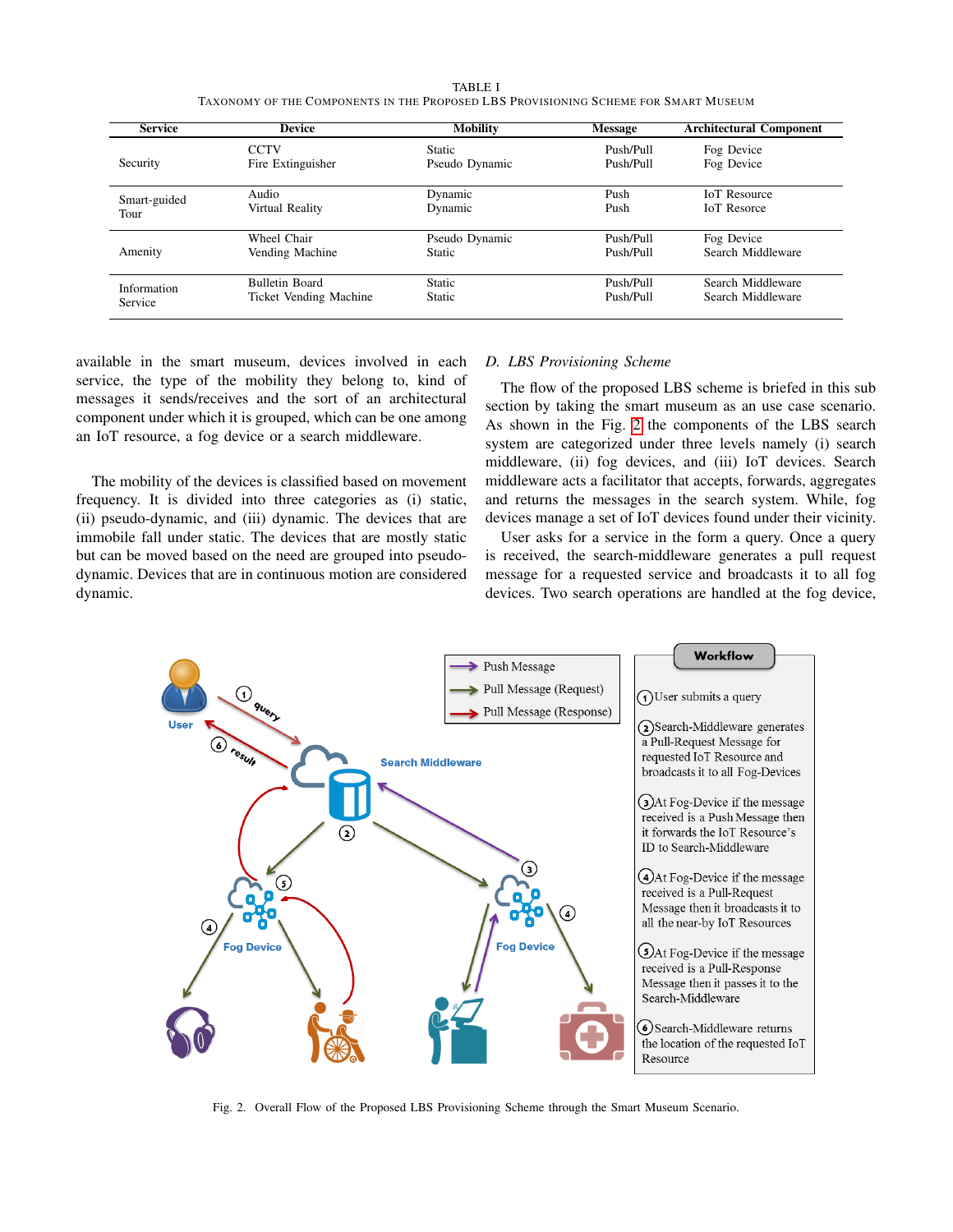one is to broadcast the location of a new found device through (Pull message) and other is to supply the results of the query to the search-middleware if found.

<span id="page-4-0"></span>

|                                                            | an User $(D)$ .                                                |  |  |
|------------------------------------------------------------|----------------------------------------------------------------|--|--|
| <b>Algorithm 1: Prioritize Message</b>                     | 1 Consider the IoT Ecosystem (Fig. ??).                        |  |  |
| Input: PUSH or PULL Message from an IoT                    | 2 Let S <sub>M</sub> be the set of search middlewares, $S_M =$ |  |  |
| Resource/Search Middleware.                                | $(S_1, S_2, \ldots, S_n)$                                      |  |  |
| <b>Output:</b> Priority of the message.                    | 3 Let $F_N$ be the number of fog devices, $F_N =$              |  |  |
| 1 Consider the IoT Ecosystem.                              | $(F_1, F_2, \ldots, F_n)$                                      |  |  |
| 2 Consider the Taxonomy of IoT Resource.                   | 4 foreach $S_i \in S_M$ do                                     |  |  |
| 3 if $message = PULL$ then                                 | $L \leftarrow$ retrieve the list of items under $S_i$<br>5     |  |  |
| /* Priority Assignment for Query Request and               | if Item found in Middleware then<br>6                          |  |  |
| Response Messages */                                       | $loc_i \leftarrow loc_i$ . location;<br>$\overline{7}$         |  |  |
| if $message = PULL.request$ then<br>$\boldsymbol{4}$       | $d_{su} \leftarrow$ Calculate Distance between user and<br>8   |  |  |
| message.priority $\leftarrow$ HIGH (4);<br>5               | search middleware using equation 1;                            |  |  |
| end<br>6                                                   | return $loci$ and $dsu$ ;<br>9                                 |  |  |
| else if $message = PULL$ . response then<br>7              | end<br>10                                                      |  |  |
| message.priority $\leftarrow$ HIGH (4);<br>8               | else<br>11                                                     |  |  |
| end<br>9                                                   | foreach $F_i \in \mathcal{F}_N$ do<br>12                       |  |  |
| else<br>10                                                 | if Item found in fog device then<br>13                         |  |  |
| return;<br>11                                              | $loc_i \leftarrow$ item.location;<br>14                        |  |  |
| end<br>12                                                  | $d_{fs} \leftarrow$ Calculate Distance between fog<br>15       |  |  |
| 13 end                                                     | device and search middleware using                             |  |  |
| 14 else                                                    | equation 2;                                                    |  |  |
| /* message is of type PUSH */                              |                                                                |  |  |
| /* Priority Assignment for Messages from IoT               | return $loci$ and $dfs$ ;<br>16                                |  |  |
| Resources based on Mobility */                             | end<br>17                                                      |  |  |
| if $resource_type = dynamic$ then<br>15                    | else<br>18                                                     |  |  |
| message.priority $\leftarrow$ VERY HIGH (5);<br>16         | $loc_i \leftarrow$ item.location;<br>19                        |  |  |
| end<br>17                                                  | $d_{if} \leftarrow$ Calculate Distance between IoT<br>20       |  |  |
| <b>else if</b> resource.type = $pseudo-dynamic$ then<br>18 | Resource and fog device using equation                         |  |  |
| message.priority $\leftarrow$ HIGH (4);<br>19              | 3;                                                             |  |  |
| end<br>20                                                  | return $loc_i$ and $d_{if}$ ;<br>21                            |  |  |
| else<br>21                                                 | end<br>22                                                      |  |  |
| /* IoT resource is of static type */                       | end<br>23                                                      |  |  |
| message.priority $\leftarrow$ LOW (3);<br>22               | end<br>24                                                      |  |  |
| end<br>23                                                  | 25 end                                                         |  |  |
| 24 end                                                     |                                                                |  |  |

Algorithm [1](#page-4-0) shows the priority assignment. In pull messages both request and response is assigned with high priority. In case of dynamic devices, push message is assigned with very high priority. whereas, pseudo dynamic devices of message type push is assigned with high priority and the push message of a static device is assigned with low priority.

The processing of query is performed after priority assignment. If the message has a priority less than or equal to three, the message having labels of an IoT resource is pushed in to a local array. For the messages with a priority greater than three, user request message is transmitted to all IoT resources. Finally, the response is sent to the respective search middleware. Once the query is processed, the location of a matched device is returned, if the message is push. The request is transmitted for the next IoT resources for pull messages.

The Algorithm [2](#page-4-1) renders the operation of an user query. When an user implores a query to locate a desired item, the quest is initiated with the basis of search middleware, where its database is explored for the result. Once the query is solved, the location of the item is derived and the distance is calculated between user and an item with the help of equations 1-4. If the result is not found then the pull request is sent to fog devices that are registered under the search middleware. The location of each object is tracked based on some location tracker sensor and stored in the respective databases which will be in the form of latitude and longitude co-ordinates.

Algorithm 2: Query Operation

<span id="page-4-1"></span>Input: User Query to Search an Item.

Output: Location of an Item (L) with its Distance from

$$
d_{\text{(su)}} = (s_y - u_x)^2 + (u_y - s_x)^2
$$
  
\n
$$
d_{\text{su}} = \sqrt{d_{\text{(su)}}}
$$
\n(1)

$$
d_{(fs)} = (f_y - s_x)^2 + (s_y - f_x)^2
$$
  
\n
$$
d_{fs} = d_{su} + \sqrt{d_{(fs)}}
$$
\n(2)

$$
d_{\text{(if)}} = (f_y - s_x)^2 + (s_y - f_x)^2
$$
  
\n
$$
d_{\text{if}} = d_{\text{fs}} + \sqrt{d_{\text{(if)}}}
$$
\n(3)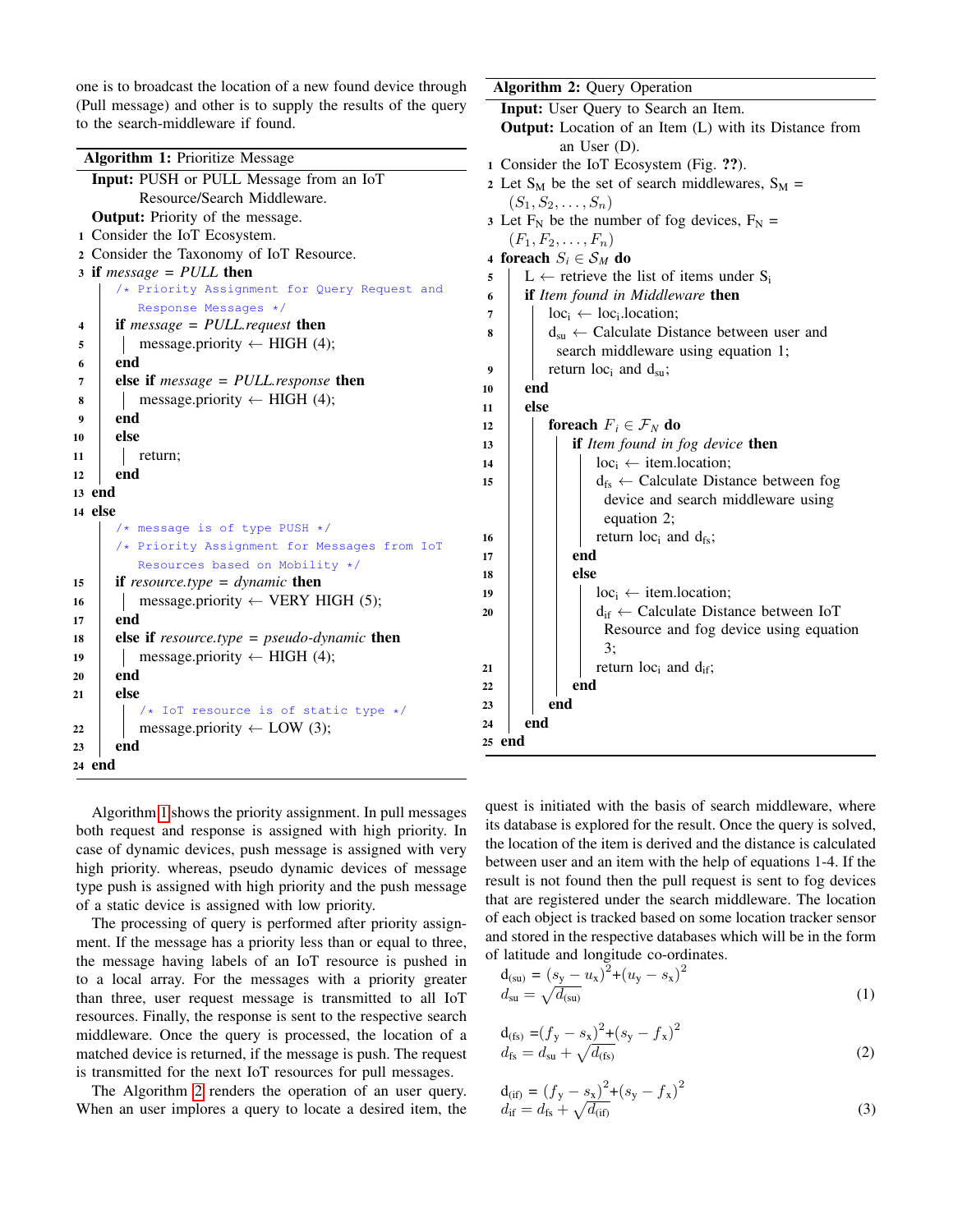Here,  $(s_x, s_y)$ , is the location of an IoT resource.  $d_{su}$  (equation 1), is the distance between user and search middleware,  $d_{fs}$  (equation 2), is the distance between fog device and search middleware,  $d_{if}$  (equation 3), is the distance between IoT Resource and fog device.

## <span id="page-5-0"></span>V. IMPLEMENTATION AND PERFORMANCE ANALYSIS

Our work follows a streamline approach, since all the IoT resources are connected to the respective fog devices and it is in turn connected to a search middleware. Despite of type of the message (Push/Pull) the data being generated by an IoT resource is stored in the corresponding databases and always passes through a search middleware to reach to a requested user. There are various metrics which has to be taken under analysis for evaluation, that are elucidated below.

# *A. Query Latency*

The time taken to resolve a query is described using query latency. It is the time between an user issuing a query requesting for the service and return of the requested match to the user. In our approach, the response is quite immediate in case of PUSH messages when compared with PULL messages thus the query latency varies, as a whole the query latency is less since the search process occurs at faster rate due to hierarchical structure. Figure [3](#page-5-2) shows the comparison of query latency between the distributive indexing scheme [\[14\]](#page-6-13) and the location search using push/pull approaches.



<span id="page-5-2"></span>Fig. 3. Comparison between Query Latency of Traditional Search and Location search using Push/Pull approaches

# *B. Query Participation*

The current work includes the participation of devices (nodes) in resolving a query. It estimates the number of which takes part in resolving a particular query to obtain results. Most of the static devices pushes the data to its next level, when the same is requested result can be directly fetched from a search middleware or a fog device. The proposed scheme minimizes the redundant nodes as once the result is found in any level it is immediately returned to user. Less the number of nodes traversed more will be the time efficiency, which has been followed in the current work. Figure [4](#page-5-3) shows the comparison between query participation of snoogle [\[5\]](#page-6-4) and location search

using Push/Pull approaches, which depicts the processing time of a user query and the number of nodes traversed in finding the result.



<span id="page-5-3"></span>Fig. 4. Comparison between Query Participation of Traditional Search and Location search using Push/Pull approaches

#### *C. Storage Requirement*

The databases placed at various levels meant for storage. Search middleware always has a high storage capability since the dynamic devices which generates data continuously and maintains own database which is later pulled if requested. The data of static devices are sent to database of fog devices and search middleware. Since the storage devices are aptly used leads to the efficient usage of storage devices. Figure [5](#page-5-4) shows the comparison between storage requirement of snoogle [\[5\]](#page-6-4) and location search using Push/Pull approaches.



<span id="page-5-4"></span>Fig. 5. Comparison between Storage Requirement of Traditional Search and Location search using Push/Pull approaches

# VI. CONCLUSIONS AND FUTURE WORK

<span id="page-5-1"></span>Location data plays an important role in the provisioning of user-centric services in an IoT ecosystem. In the recent past several works have addressed the issue of searching IoT devices and the services that they offer, however they do not consider the mobility issue of the IoT devices and also incur huge communication and storage overhead. In this work, we devise a location-aware search system for the IoT through multi-tire fog based architecture. We classify the components of the IoT ecosystem based on their mobility frequency and